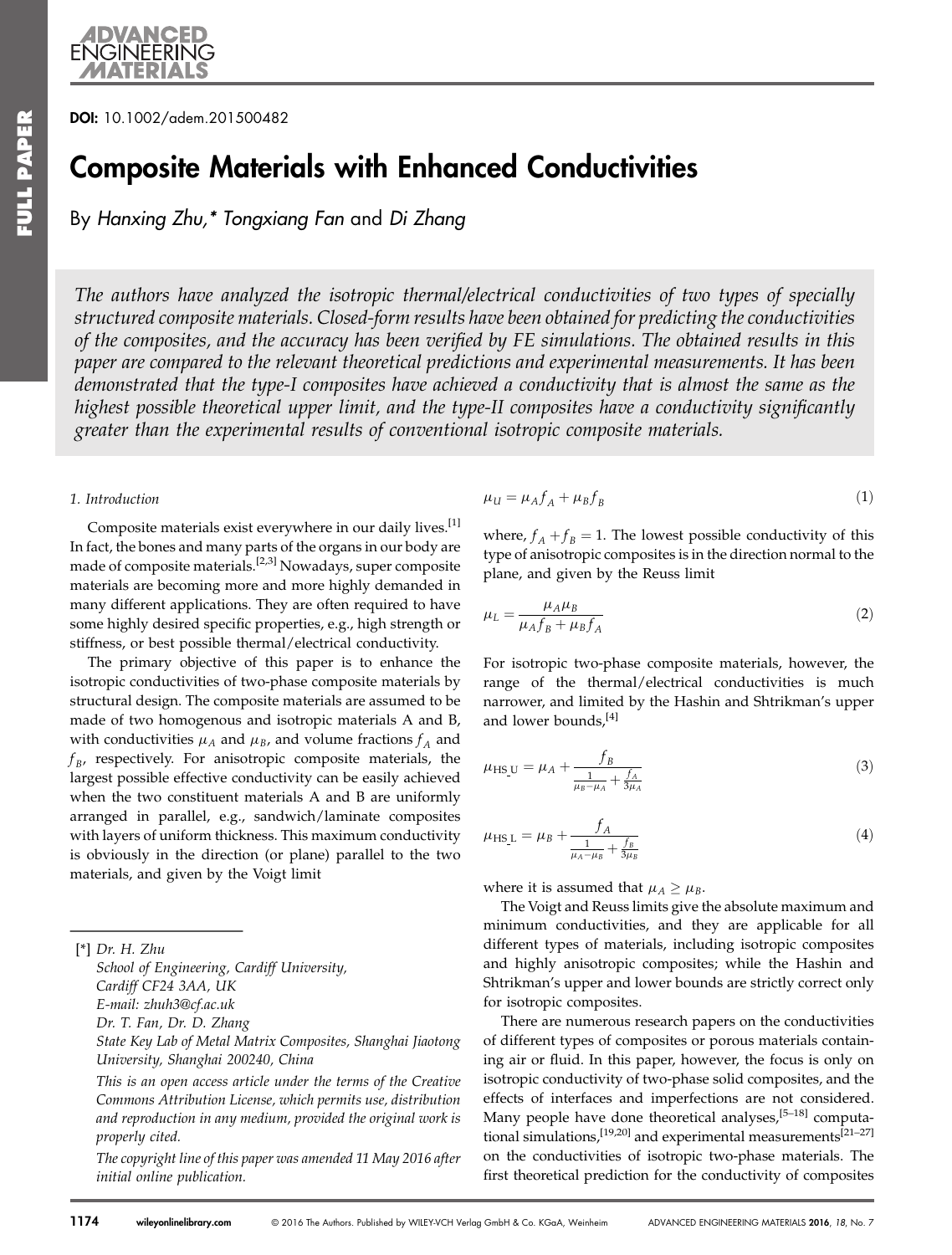was given by Maxwell,<sup>[5]</sup> which is actually the same as the Hashin and Shtrikman's lower bound (i.e., Eq. 4). Bruggeman<sup>[6]</sup> derived an implicit equation for the conductivity of a composite which contains a homogeneous medium and spherical particles in the medium:

$$
\frac{\mu_A - \mu_C}{\mu_A - \mu_B} \left(\frac{\mu_B}{\mu_C}\right)^{\frac{1}{3}} = 1 - f_A \tag{5}
$$

where  $\mu_C$  is the effective conductivity of the composite.

Russell<sup>[7]</sup> studied the conductivity for high-porosity foams containing a fluid inside the closed cells. Assuming that the pores are cubes of the same size and that the isothermal lines are planes, he obtained the conductivity using a series parallel network:

$$
\mu_C = \frac{[f_B^{2/3} \mu_B + (1 - f_B^{2/3}) \mu_A] \mu_A}{(f_B^{2/3} - f_B)\mu_B + (1 + f_B - f_B^{2/3})\mu_A}
$$
(6)

where  $f_B$  is the pore volume fraction,  $\mu_A$  and  $\mu_B$  are the conductivities of the solid and fluid. The predicted results by Equation 6 are actually larger than the Hashin and Shtrikman's upper bound, as can be seen in Figure 5b in the results and discussion part.

Ratcliffe<sup>[8]</sup> analyzed approximately 150 sets of data and determined the variation of the individual data points with the correlation, he proposed a prediction for the effective conductivity:

$$
\mu_C = \mu_A^f \mu_B^{1-f_A} \tag{7}
$$

Equation 7 is also called the geometric mean model. Fu et al.<sup>[9]</sup> theoretically studied the conductivity of open-cell cellular materials using representative unit cell models: a cubic box with a square hole on each of the faces, and a cubic box with a circular hole on each of the faces. Boomsma and Poulikakos<sup>[10]</sup> analyzed the conductivity of saturated opencell metal foams using the idealized body-centered-cubic cell structure. Wang et al.<sup>[11]</sup> used a symmetric and interconnected skeleton structural model to predict the thermal conductivity of open-cell foams with hollow and solid struts.

Most theoretical predictions<sup>[6,8–18]</sup> for the conductivities of isotropic composites lie between the Hashin and Shtrikman's upper and lower bounds, and are much closer to their lower bound. Giordano<sup>[15]</sup> and Duan et al.<sup>[16]</sup> have theoretically investigated the effects of particle shape, distribution, and orientation on the conductivities of twophase composite materials. They<sup>[15,16]</sup> obtained the same conductivity as Maxwell's prediction (or the Hashin and Shtrikman's lower bound) for the case when the particles are spherical and randomly distributed; and they also demonstrated that if all the particles are thin and long cylinders (fibers), and are aligned and oriented in the same direction, the composite material exhibits very strong anisotropy

and its conductivity is very close to the Voigt limit in the particle/fiber direction, and close to the Reuss limit in the orthogonal directions.

ENGINEERING

Bonnecaze and Brady<sup>[19,20]</sup> performed numerical simulations on the conductivities of isotropic composites with randomly distributed spherical particles. Weber et al.<sup>[21]</sup> experimentally measured the conductivity for composites with randomly oriented particles. Wang et al.<sup>[22]</sup> experimentally measured the thermal conductivities of nanoparticle-fluid mixtures. Many other people<sup>[23-27]</sup> have also experimentally measured the isotropic conductivities for different types of composites. The simulation results $^{[19,20]}$  and the experimental results[21–27] for the conductivities of isotropic materials are much closer to the Hashin and Shtrikman's lower bound than their upper bound. It has been found that the effective conductivities of composite materials can be affected by the locations, orientations, and shapes of their component materials. With favorable structural distribution, the bounds of the effective conductivities of composite materials can be further narrowed.[15,16,28–30]

In this paper, we will study the isotropic conductivities of two types of specially structured two-phase composite materials. It is demonstrated that the effective conductivity of the type-I composites is approximately the same as the highest possible upper limit for isotropic composites (i.e., the Hashin and Shtrikman's upper limit), and the type-II composites have an effective conductivity significantly greater than the experimentally measured results for isotropic composite materials.

# 2. Geometrical Structure

# 2.1. Type-I Composites

In this type of composites, material A is assumed to have the geometrical structure of a perfectly regular closed-cell foam with a large number of identical cubic cells of edge length L and square cell walls of uniform thickness t; material B is assumed to be identical cubes of edge length  $L - t$ , which are located at each of the cell centers of material A. Figure 1a shows a cubic periodic unit representative volume element (RVE) for this type of composites, in which the volume fraction of material A is

$$
f_A = 1 - (L - t)^3 / L^3 \tag{8}
$$

and the volume fraction of material B is thus  $f_B = (L-t)^3/L^3$ . Advanced manufacturing technology, e.g., 3D printing or prototyping,<sup>[31]</sup> makes it possible to produce this type of composite materials.

### 2.2. Type-II Composites

In this type of composites, material A is assumed to have the geometrical structure of a perfectly regular open-cell foam with a large number of identical cubic cells which have uniform edges of length  $L$  and square cross-section of side  $t$ ; material B is the matrix which fills the space of material A.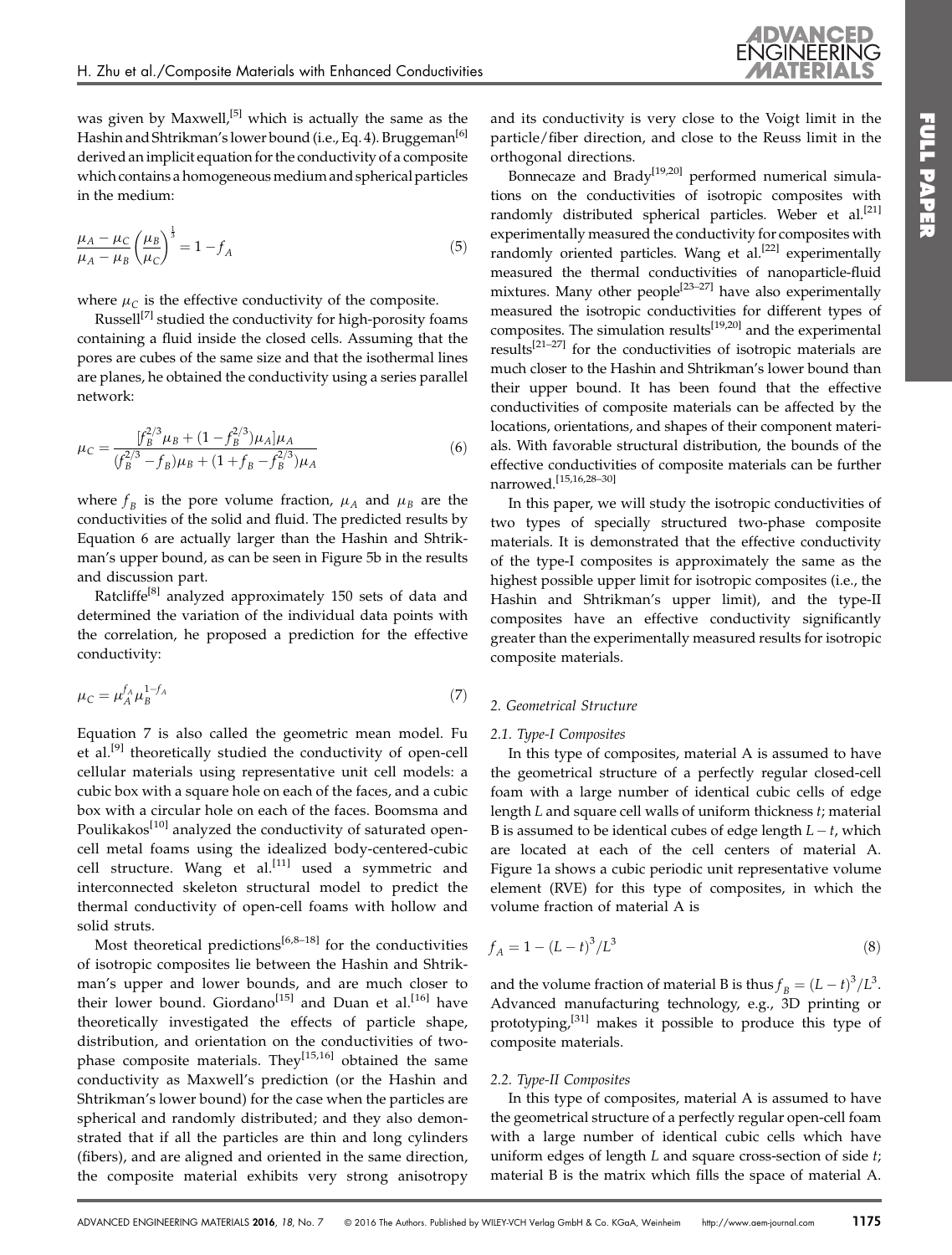

Fig. 1. Cubic periodic representative volume elements (RVEs) of the two types of composite materials.

Figure 1b shows a periodic cubic unit representative volume element (RVE) of this type of composites, in which the volume fraction of material A is

$$
f_A = \frac{3t^2}{L^2} - \frac{2t^3}{L^3} \tag{9}
$$

and the volume fraction of material B is thus  $f_B = 1 - f_A$ .

# 3. Analytical Models

Both types of composites have cubic symmetry<sup>[32,33]</sup> and their thermal/electrical conductivities and mechanical properties<sup>[34,35]</sup> are obviously the same in the *x*, *y*, and *z* directions. Thus, the conductivities of the two types of composites are isotropic (i.e., the same in all directions). It is very easy and quite straightforward to obtain the analytical results for an overestimated conductivity,  $\mu_2$ , and an underestimated conductivity,  $\mu_1$ . As the difference between the underestimated and overestimated results is quite small (much smaller than the range of the Hashin and Shtrikman's upper and lower bounds), the mean result,  $(\mu_1 + \mu_2)/2$ , will thus be taken as our prediction.

# 3.1. Type-I Composites

To obtain an overestimated conductivity in the z direction, the RVE in Figure 1a is divided into two parts in series. Part (a) is the square wall in the bottom, which is made of only material A and has a side length  $L$  and a thickness  $t$ . Part (b) is the rest part and composed of two smaller parts in parallel: one is the two connected vertical walls which are made of material A and have a height  $L-t$  and a thickness  $t$ , and the other is the cubic filler/inclusion which is made of material B and has a side length  $L - t$ . The overestimated conductivity can thus be obtained as

$$
\mu_2^{\text{I}} = \frac{(2L-t)t\mu_A^2 + (L-t)^2 \mu_A \mu_B}{\mu_A L (L-t) + \mu_A (2L-t)^2 / L + \mu_B (L-t)^2 t / L}
$$

$$
=\frac{(1-f_B^{2/3})\mu_A+f_B^{2/3}\mu_B}{1-f_B^{2/3}+f_B+(f_B^{2/3}-f_B)\mu_B/\mu_A}
$$
(10)

which is exactly the same as Russell's prediction<sup>[7]</sup> given in Equation 6.

To obtain an underestimated conductivity in the z direction, the RVE in Figure 1a is divided into two parts in parallel. Part (a) is the two connected vertical walls which are made of material A and have a height L and a thickness t. Part (b) is the rest part and composed of two smaller parts in series: one is the square wall in the bottom, which is made of material A and has a side length  $L-t$  and a thickness  $t$ , and the other is the cubic filler/inclusion which is made of material B and has a side length  $L - t$ . The underestimated conductivity is obtained as

$$
\mu_1^{\text{I}} = \frac{(2L - t)t}{L^2} \mu_A + \frac{\mu_A \mu_B}{\mu_A (L - t)/L + \mu_B t/L} \cdot \frac{(L - t)^2}{L^2}
$$

$$
= (1 - f_B^{2/3})\mu_A + \frac{f_B^{2/3}\mu_B}{f_B^{1/3} + (1 - f_B^{1/3})\mu_B/\mu_A}
$$
(11)

The predicted thermal/electrical conductivity for the type-I composites is thus obtained as

$$
\mu^{\text{I}} = \frac{\mu_1^{\text{I}} + \mu_2^{\text{I}}}{2} \tag{12}
$$

FULL PAPER FULL PAPER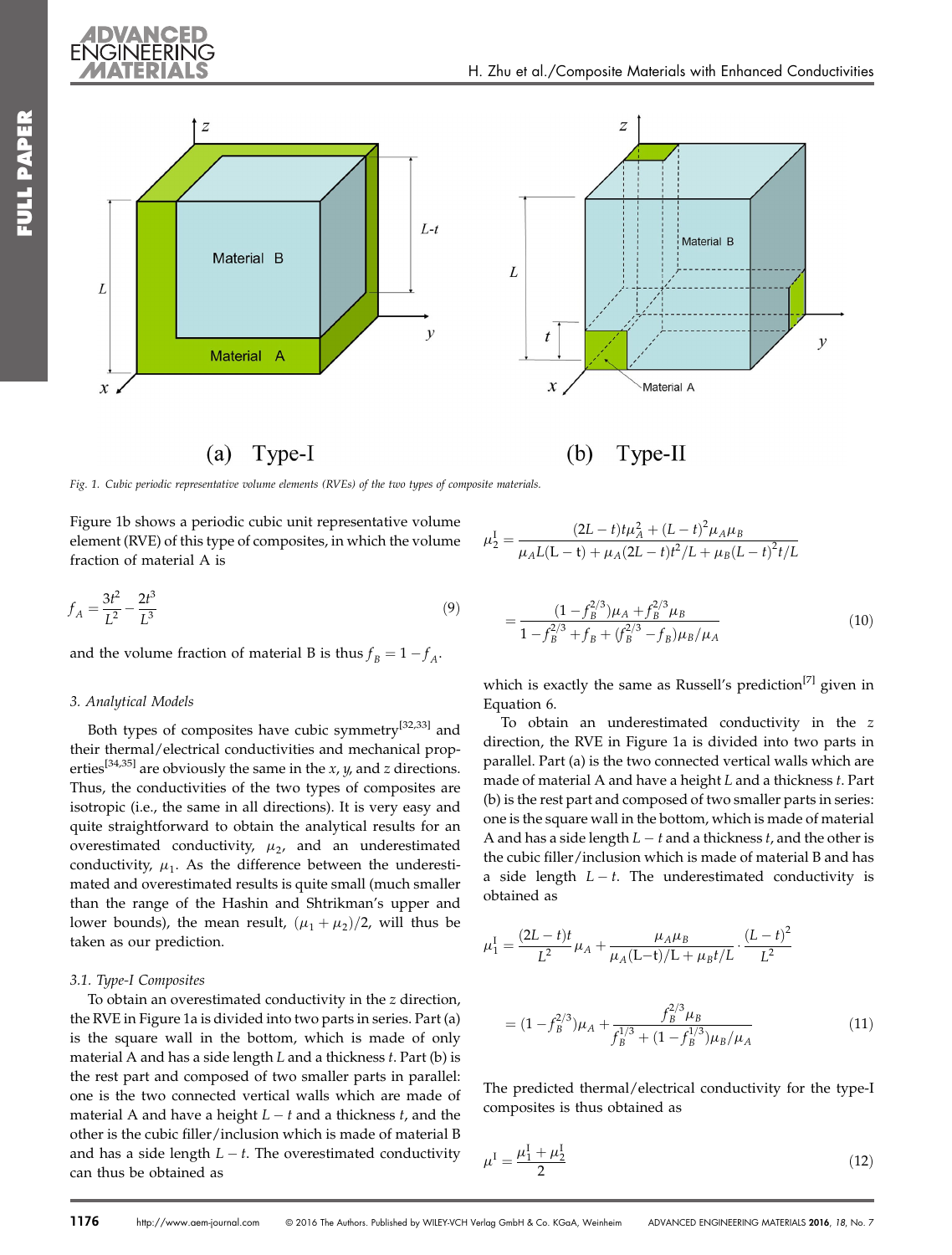### 3.2. Type-II Composites

To obtain an overestimated conductivity in the z direction, the RVE in Figure 1b is divided into two parts in series. Part (a) is the bottom part of height  $t$  and composed of two smaller parts in parallel: one is a parallelepiped which is made of material B and has a height  $t$  and a square cross-section of side  $L - t$ , the other is the connected two horizontal edges which are made of material A and have a total length  $2L - t$ . The effective conductivity of part (a) in the  $z$  direction is  $\mu_{\text{(a)}}^{\text{II}} = \frac{(2L-t)t}{L^2} \mu_A + \frac{(L-t)^2}{L^2} \mu_B$ . Part (b) is the rest part of the RVE in Figure 1b and composed of two smaller parts in parallel: one is the vertical edge which is made of material A and has a length  $L-t$  and a square cross-section of side  $t$ , the other is the rest which is made of material B. The effective conductivity of part (b) in the z direction is  $\mu_{(b)}^{\text{II}} = \frac{t^2}{L^2}\mu_A + (1 - \frac{t^2}{L^2})\mu_B$ . The overestimated conductivity of the type-II composites can be obtained as

$$
\mu_2^{\text{II}} = \frac{\mu_{\text{(a)}}^{\text{II}} \mu_{\text{(b)}}^{\text{II}} L}{(L - t)\mu_{\text{(a)}}^{\text{II}} + t\mu_{\text{(b)}}^{\text{II}}}
$$
(13)

To obtain an underestimated conductivity in the z direction, the RVE in Figure 1b is divided into three parts in parallel. Part (a) is the vertical edge which is made of material A and has a length  $L$  and a square cross-section of side  $t$ . Part (b) is the parallelepiped which is made of material B and has a height L and a square cross-section of side  $L - t$ . Part (c) is the rest part and composed of two identical parts, each of which is, in turn, composed of two smaller parts in series: one is the horizontal edge which is made of material A and has a length of  $L$  –  $t$  and a square cross-section of side  $t$ , and the other is a vertical square wall which is made of material B and has a side length  $L - t$  and a thickness  $t$ . The underestimated conductivity of the type-II composites can be obtained as

$$
\mu_1^{\text{II}} = \frac{t^2}{L^2} \mu_A + \frac{(L-t)^2}{L^2} \mu_B + \frac{2(L-t)t}{L^2} \frac{\mu_A \mu_B L}{(L-t)\mu_A + t\mu_B} \tag{14}
$$

The predicted conductivity for the type-II composites is thus obtained as

ENGINEERIP

$$
\mu^{\mathrm{II}} = \frac{\mu_1^{\mathrm{II}} + \mu_2^{\mathrm{II}}}{2} \tag{15}
$$

### 4. Results and Discussion

It makes sense to assume that material A has a larger thermal/electrical conductivity than material B, i.e.,  $\mu_A/\mu_B \geq 1.0$ . For simplicity, the obtained effective conductivity of the composites,  $\mu_C$ , is normalized by  $\mu_B$ .

For the type-I composites with fixed volume fractions  $f_A = 0.271$  and  $f_A = 0.488$ , the dimensionless effective conductivities,  $\mu_{\text{Present}} = \mu^{\text{I}}/\mu_{\text{B}}$ , are obtained from Equation 12 and shown in Figure 2a and b. The Voigt limit (i.e., Eq. 1), Reuss limit (i.e., Eq. 2), and Hashin and Shtrikman's upper and lower bounds are also included for comparison. To validate our predictions from Equation 12, ABAQUS finite element software was used to obtain the effective conductivities for the composites and the dimensionless results  $\mu$ <sub>ABAQUS</sub> are also included for comparison. In order to obtain the simulation results for the conductivity of the composites, the cubic periodic RVEs in Figure 1 were partitioned into 8 000 DC3D8 elements. All the nodes on the bottom surface were assumed to have the same temperature  $120^{\circ}$ C, all the nodes on the top surface were assumed to have the same temperature  $20^{\circ}$ C, and the gradients on all the four side surfaces were assumed to be 0 in their normal directions. This is because the geometrical models in Figure 1a and b can be viewed as one-eighth of the unit cells of the two types of composites (i.e., doubling the dimensions of both  $L$  and  $t$  in Figure 1a and b does not change the structures and the volume fractions of the two types of composites). Thus, there is no heat flux through each of the four side surfaces due to the symmetry of the structures. The heat flux, W, through the RVEs in the z direction can be directly obtained from ABAQUS simulation, and the effective conductivity of the



Fig. 2. Effects of  $\mu_A/\mu_B$  on the effective conductivity of type-I composite materials: (a)  $f_A = 0.271$ ; (b)  $f_A = 0.488$ .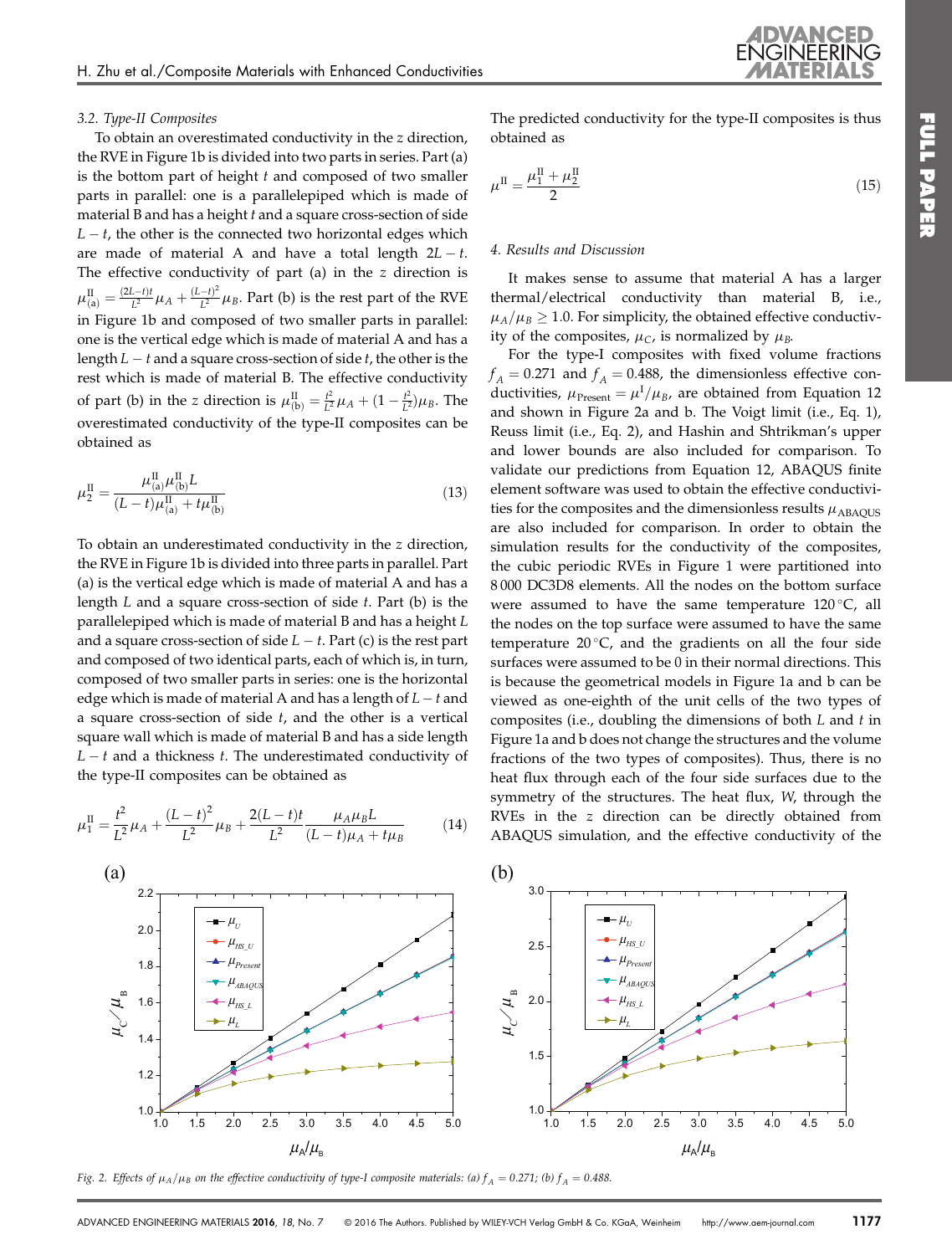



Fig. 3. Effects of  $f_A$  on the effective conductivity of type-I composite materials with  $\mu_A/\mu_B = 10$ .

composites (i.e., RVEs) can thus be obtained as  $\mu_C =$  $WL/(\Delta TL^2) = W/(\Delta TL)$ , where  $\Delta T = 120 - 20 = 100$  °C and L is the side length of the cubic RVEs. As can be seen, our predicted results obtained from Equation 12 are almost the same as the ABAQUS simulation results, indicating that they are very accurate.

Figure 3 shows the relationship between the predicted dimensionless conductivity of the type-I composites and the volume fraction  $f_A$  when  $\mu_A/\mu_B = 10$ , the Voigt limit, Reuss limit, and Hashin and Shtrikman's upper and lower bounds are also included for comparison. Both Figure 2 and 3 demonstrate clearly that the thermal/electrical conductivities of the type-I composites predicted by Equation 12 are almost the same as the Hashin and Shtrikman's upper limit  $\mu_{\rm HS~U}$ , indicating that the designed geometrical structure shown in Figure 1a has enabled a two-phase composite to achieve the highest possible isotropic thermal/electrical conductivity. It is worthy to note that if  $\mu_A/\mu_B < 1.0$ , the effective conductivity of the type-I composites is reversed, and very close to lowest

possible limit for isotropic materials (i.e., the Hashin and Shtrikman's lower limit  $\mu_{\text{HSL}}$ ).

For the type-II composites with fixed volume fractions  $f_A = 0.104$  and  $f_A = 0.50$ , the effective dimensionless conductivities,  $\mu_{\text{Present}} = \mu^{\text{II}}/\mu_B$ , are obtained from Equation 15 and shown in Figure 4a and b. The Voigt limit (i.e., Eq. 1), Reuss limit (i.e., Eq. 2), Hashin and Shtrikman's upper and lower bounds, and the ABAQUS simulation results  $\mu$ <sub>ABAQUS</sub> are all included for comparison. As can be seen, when  $f_A = 0.104$ , the results obtained from Equation 15 are almost identical to the ABAQUS simulation results, and when  $f_A = 0.50$ , the predicted results are just very slightly smaller than the ABAQUS simulation results, indicating that Equation 15 can provide very accurate predictions. Figure 5a shows a comparison between our prediction for the conductivity of the type-II composites and the wellknown upper and lower bounds. Figure 5b compares our prediction for the conductivity of the type-II composites with the predicted results by some other relevant theoretical models: Russell's model,<sup>[7]</sup> Hashin and Shtrikman's upper bound,<sup>[4]</sup> Bruggeman's model,<sup>[6]</sup> Ratcliffe's model,<sup>[8]</sup> and Hashin and Shtrikman's lower bound.<sup>[4]</sup> In Figure 5a and b, the effective conductivity is normalized by  $\mu_B$  and  $\mu_A/\mu_B = 10$ . As can be seen from Figure 4 and 5, the conductivity of the type-II composite materials is much closer to the Hashin and Shtrikman's upper bound than their lower bound. Russell's model has obviously overestimated the isotropic conductivity because the Hashin and Shtrikman's upper bound<sup>[4]</sup> is generally recognized as an unexceedable upper limit for the conductivity of isotropic composites. As the conductivities of the type-I composites are almost identical to the Hashin and Shtrikman's upper bound (see Figure 2 and 3), only the type-II composites are included in Figure 5a and b for comparison. The predicted conductivities from other theoretical models are much lower than our predicted results for the type-II composites, and much closer to the Hashin and Shtrikman's lower bound than to their upper bound.



Fig. 4. Effects of  $\mu_A/\mu_B$  on the effective conductivity of type-II composite materials: (a)  $f_A = 0.104$ ; (b)  $f_A = 0.5$ .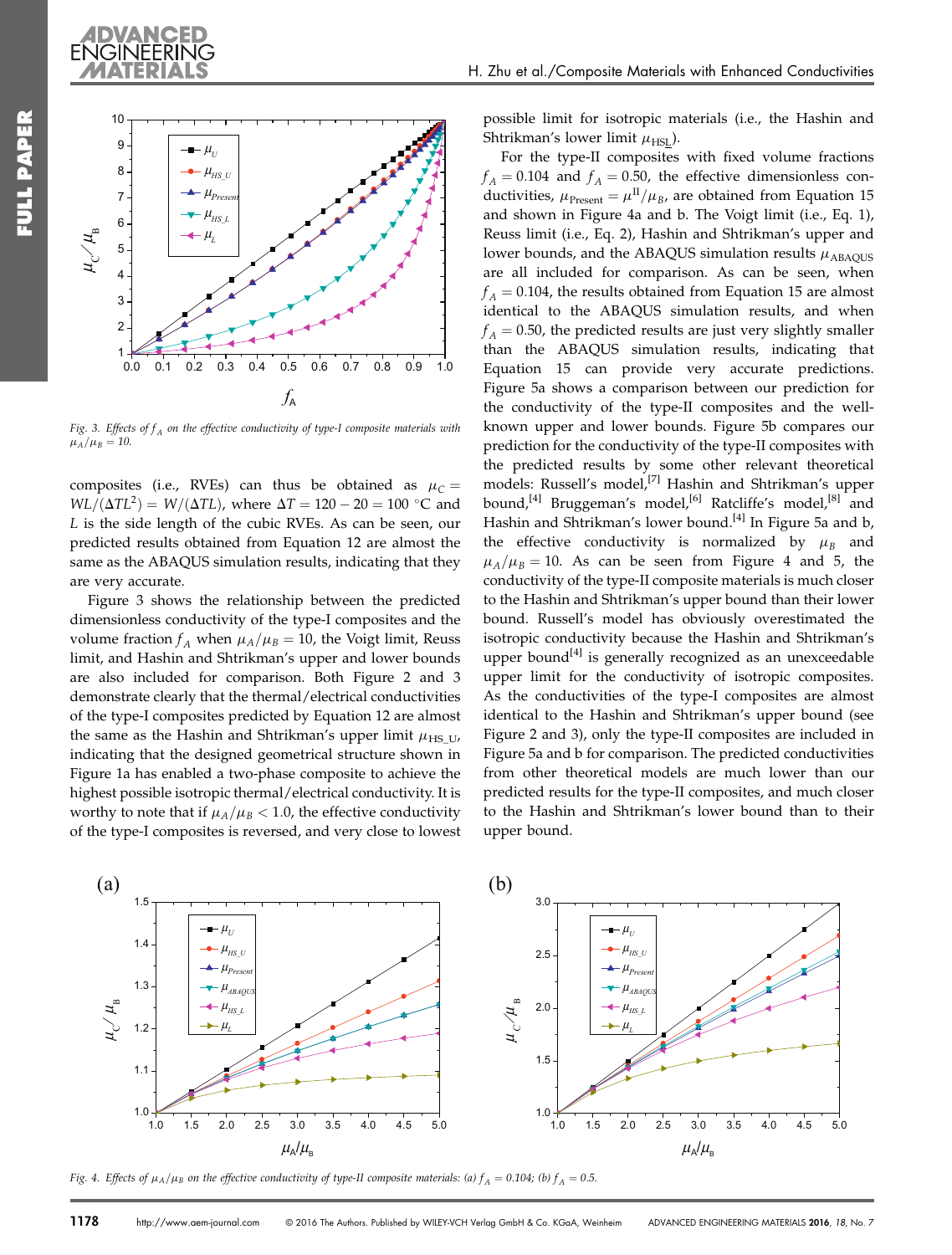



Fig. 5. Effects of  $f_A$  on the effective conductivity of type-II composite materials with  $\mu_A/\mu_B = 10$ . (a) Comparison with classical bounds; (b) comparison with some theoretical models.

Many people<sup>[21-27]</sup> have experimentally measured the conductivities of different types of two-phase isotropic composite materials. Frusteri et al. $^{[23]}$  measured the conductivities of composites with carbon fibers embedded in PCM44, an eutectic mixture of Mg(NO<sub>3</sub>)<sub>2</sub>6H<sub>2</sub>O–MgCl<sub>2</sub>6H<sub>2</sub>O– NH<sub>4</sub>NO<sub>3</sub>, where  $\mu_A = 180 \text{ W mK}^{-1}$  and  $\mu_B = 0.47 \text{ W mK}^{-1}$ . Wong and Bollampally<sup>[24]</sup> measured the conductivities of alumina-filled epoxy composites, where  $\mu_A = 36$  W mK<sup>-1</sup> and  $\mu_B = 0.195 \, \text{W mK}^{-1}$ . Mu et al.<sup>[25]</sup> measured the conductivities of silicone rubber filled with ZnO particles, where  $\mu_A = 60$  W  $mK^{-1}$  and  $\mu_B = 0.165 W mK^{-1}$ . Zhang et al.<sup>[26]</sup> measured the conductivities of composites with flaky graphite particles of different sizes randomly embedded in polytetrafluoroethylene (PTFE) matrix, where  $\mu_A = 135$  W mK<sup>-1</sup> and  $\mu_B = 0.19$  W mK<sup>-1</sup>. Boudenne et al.<sup>[27]</sup> measured the conductivities of composites of polypropylene matrix filled with aluminum particles, where  $\mu_A = 237 \,\mathrm{W} \,\mathrm{mK}^{-1}$  and  $\mu_B = 0.239 \,\mathrm{W} \,\mathrm{mK}^{-1}$ . Figure 6 shows the comparison between our predictions for



Fig. 6. Comparison between the experimentally measured results<sup>[23–27]</sup> and our prediction for the type-II composites. Results are normalized by the Hashin and Shtrikman's upper bound.

the conductivities of the type-II composites and the relevant experimentally measured results for different isotropic composites.<sup>[23–27]</sup> As the values of  $\mu_A$  and  $\mu_B$  are very different in different experiments,<sup>[23–27]</sup> in order to compare those measured results with our predicted results for the conductivities of the type-II composites in a single figure, all the results are normalized by the Hashin and Shtrikman's upper bound (i.e., normalized by Eq. 3). Thus, our predicted relation between the dimensionless conductivity of the type-II composites and  $f_A$  is not a smooth curve. This is because for different values of  $f_A$ , the values of  $\mu_A$  and  $\mu_B$  are different in different experiments. Again, as the conductivities of the type-I composites are almost the same as the Hashin and Shtrikman's upper bound (see Figure 2 and 3), their normalized results would be almost constantly 1.0 and thus not plotted in Figure 6. It can be seen that all the relevant experimentally measured conductivities of isotropic composites are much smaller than the type-II composites, suggesting that the geometrical structure of the type-II composite significantly enhances the isotropic conductivity of twophase composites.

To the best of our knowledge, all the reported experimental results for the conductivity of conventional isotropic particle or fiber composite materials are always smaller than the results of the type-II composites, and much closer to Hashin and Shtrikman's lower bound. Moreover, the geometrical structures in Figure 1a and b can not only significantly enhance the conductivity of isotropic composites, but also, by combination with the different Poisson's ratios of the two constituent materials, enable the Young's modulus of the composites to be much greater than the Voigt limit.<sup>[34,35]</sup> It is noted that other types of composites, e.g., laminate materials, could also have a Young's modulus greater than the Voigt limit because of the effects of the Poisson's ratios.[36–40] Thus, we could conclude that the type-I structure in Figure 1a can maximize the isotropic conductivity of two-phase composites, and that the type-II structure shown in Figure 1b can